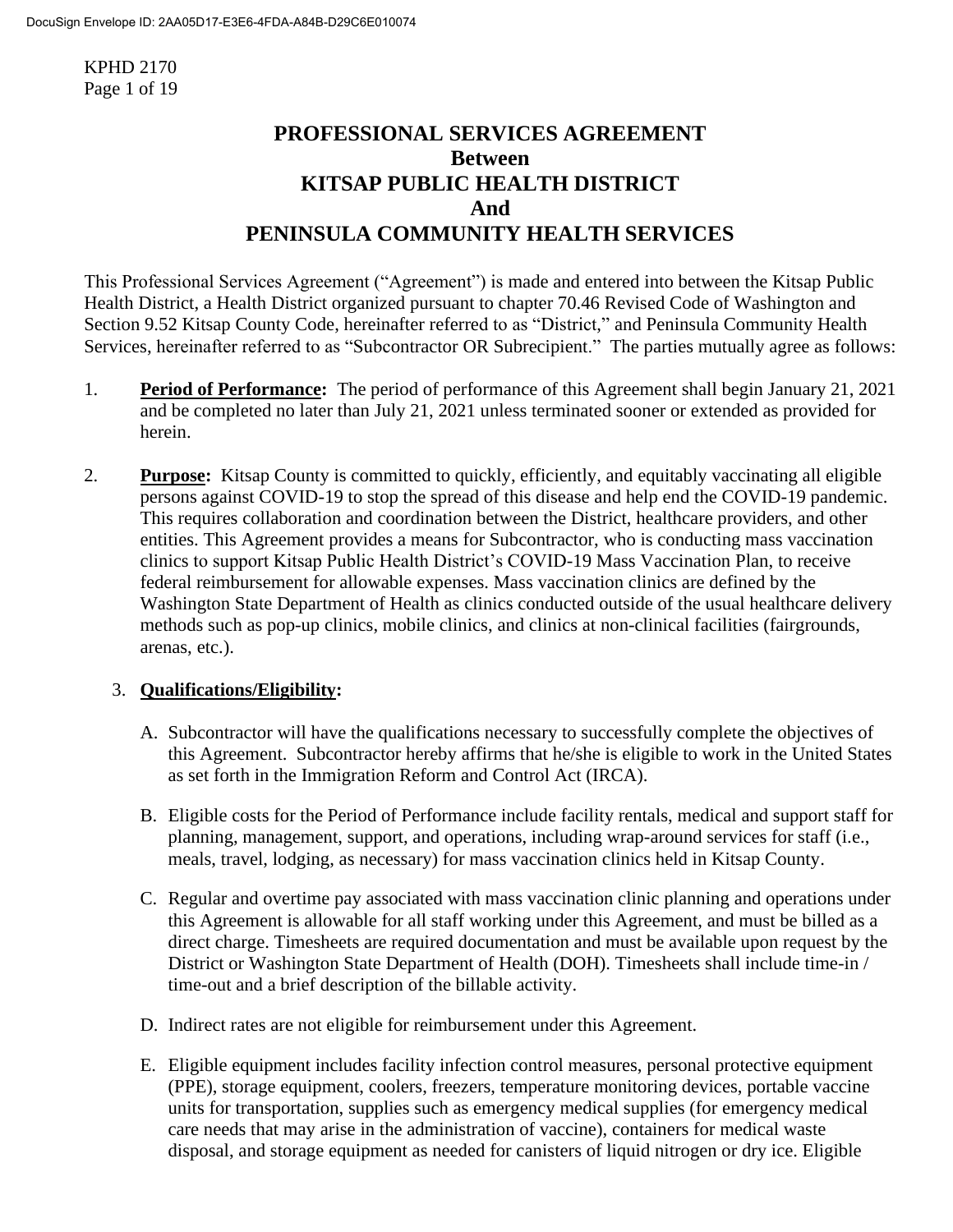KPHD 2170 Page 2 of 20

> equipment purchases for reimbursement under this Agreement shall not exceed \$5,000 per piece. Equipment costs greater than \$5,000 per piece must be preapproved before purchase and reimbursement by District and DOH, and should be leased rather than purchased.

- F. Any diversion from the preceding list of pre-approved expenses will require a narrative on the purchase rationale and will be subject to District and DOH approval prior to reimbursement.
- 4. **Services:** Refer to **ATTACHMENT A** Scope of Work.
	- A. Subcontractor agrees to provide its own labor and materials. Unless otherwise provided for in the agreement, no material, labor or facilities will be furnished by the District.
	- B. Subcontractor will perform the work specified in the Agreement and provide the required deliverables according to standard industry practice.
	- C. As an enrolled COVID-19 vaccine provider, Subcontractor will follow Washington State Department of Health's requirements for vaccine administration, storage, reporting, and other related tasks.
	- D. Subcontractor has not billed Medicare, Medicaid, or other insurance for COVID-19 mass vaccination clinics.
- 5. **Compensation:** The District agrees to reimburse Subcontractor for up to 100% of eligible direct costs for mass vaccination clinic expenses as described in this Agreement during the Period of Performance. Reimbursement will be based on the invoices submitted by Subcontractor using a monthly cost worksheet provided by the District. Subcontractor will be reimbursed only for work expressly authorized in the Agreement and only for qualified expenses as described in the Washington State Department of Health's Mass Vaccination Funding Guidance for Local Public Health Jurisdictions (dated March 19, 2021) (**ATTACHMENT B**). Subcontractor will not be entitled to reimbursement for any services that were performed prior to the effective date of the Agreement or after its termination unless a provision of the Agreement expressly provides otherwise. Subcontractor shall submit reimbursement requests and required reports on a monthly basis.
- 6. **Federal Source of Funds:** The funding source for this Agreement is Federal.
- 7. **Emergency Waivers of Existing Procurement Procedures.** In March 2020, Kitsap County and the Cities of 2020, Kitsap County and the Cities of Bainbridge Island, Bremerton, Port Orchard, and Poulsbo issued emergency proclamations regarding the COVID-19 pandemic. These proclamations waived particular local public advertising, competitive procurement, and contract requirements as provided by RCW 39.04.280 and, as applicable, local city codes excepting mandatory constitutional amendment requirements. While non-state entities must follow procurement requirements found at 2 C.F.R. §§ 200.317 – 200.326, federal regulations allow for noncompetitive procurements under certain circumstances, including when a non-state entity determines that immediate actions required to address the public exigency or emergency cannot be delayed by a competitive solicitation. This represents an exception to requirements for full and open competition. Federal Emergency Management Agency (FEMA) approval is not required for use of noncompetitive procurements under the emergency or exigency exception. Subcontractor will follow its own procurement policies and procedures.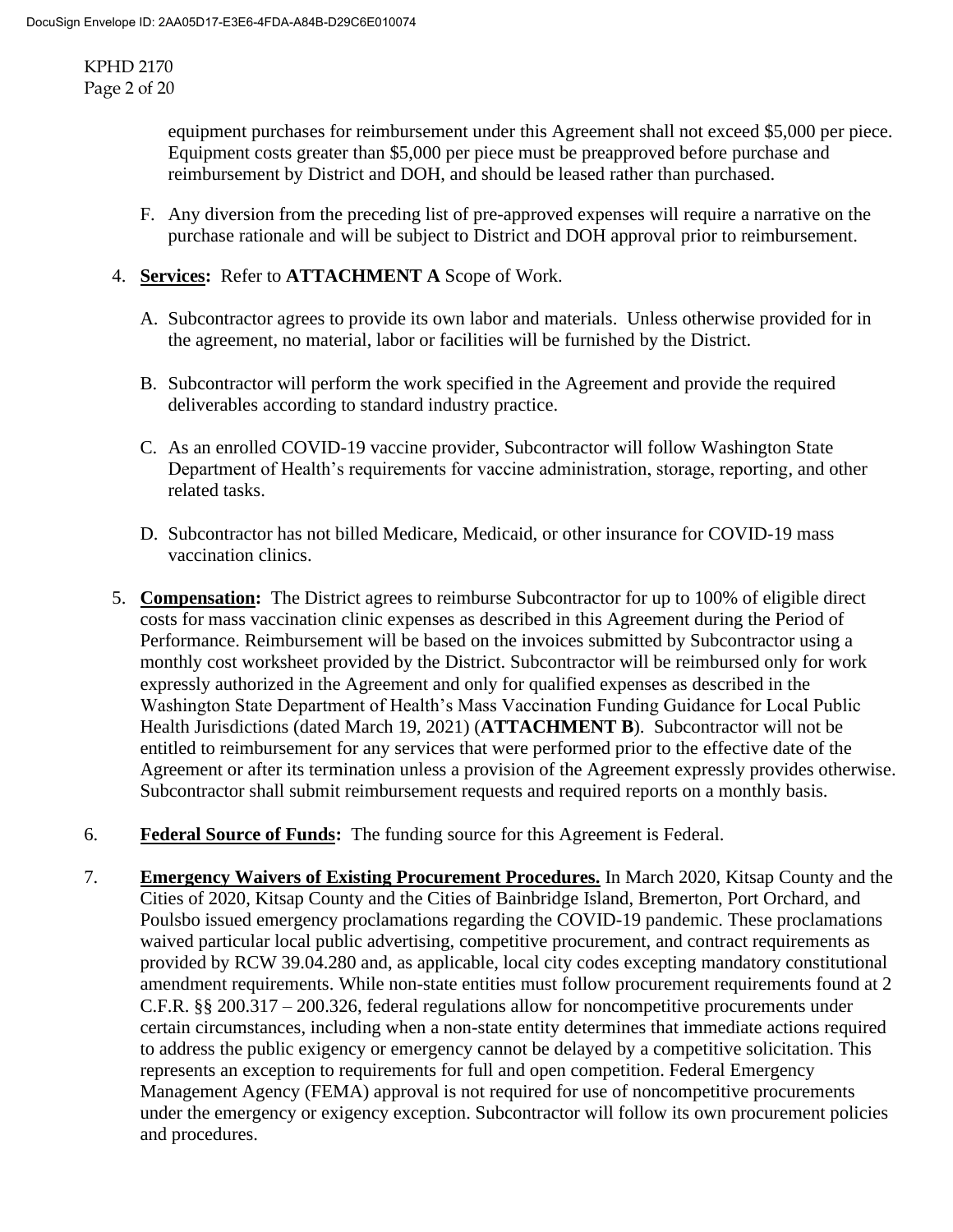KPHD 2170 Page 3 of 20

8. **Performance Requirements and Notices:** The assigned District staff will monitor the performance of this contract, approve billings submitted by the Subcontractor, and determine the acceptability of required documentation provided by the Subcontractor. District staff will provide and facilitate assistance and guidance to the Subcontractor as necessary. Deliverables and notices pursuant to this agreement shall be sent to the designated District Program Coordinator who is responsible for project coordination:

| If to the District:                   | If to the Subcontractor:                   |
|---------------------------------------|--------------------------------------------|
| Kitsap Public Health District         | Peninsula Community Health Services        |
| Attn: Jessica Guidry                  | Attn: Jennifer Kreidler-Moss Pharm.D, CMPE |
| 345 $6th$ Street, Suite 300           | P.O. Box 960                               |
| Bremerton, WA 98337                   | Bremerton, WA 98337                        |
| $(360)$ 728-2267                      | 360-475-6707                               |
| jessica.guidry@kitsappublichealth.org | jkreidler@pchsweb.org                      |

9. **Billings:** Billings to the District shall be submitted monthly by the 10<sup>th</sup> of the following month. Billings shall be sent to:

Kitsap Public Health District Attn: Melissa Laird  $345$  6<sup>th</sup> Street, Suite 300 Bremerton, WA 98337 melissa.laird@kitsappublichealth.org

Email submission of invoices is encouraged. However, original hardcopies of the signed invoice are required and shall be mailed to the District. Full backup is required for all expenditures. Backup documentation can include, but is not limited to receipts, invoices, billing records, work orders, positive time and attendance records (timesheets), travel vouchers and accounting expense reports. Failure to provide the required information may result in nonpayment of invoices or termination of this contract.

- 10. **Tax Payments:** Subcontractor will pay all applicable federal, state and local taxes, fees (including licensing fees) and other amounts.
- 11. **Independent Capacity:** Subcontractor and its employees or agents who are engaged in the performance of this Agreement shall continue to be employees or agents of Subcontractor and shall not be considered to be employees or agents of the District for any purpose.
- 12. **Assignment, Delegation, and Subcontracting:** Subcontractor will perform under the Agreement using only its bona fide employees or agents, and the obligations and duties of Subcontractor under the Agreement will not be assigned, delegated or subcontracted to any other person or firm without the prior express written consent of the District.

Subcontractor warrants that it has not paid, nor has it agreed to pay, any company, person, partnership or firm, other than a bona fine employee working exclusively for Subcontractor, any fee, commission, percentage, brokerage fee, gift or other consideration contingent upon or resulting from the award or making of the Agreement.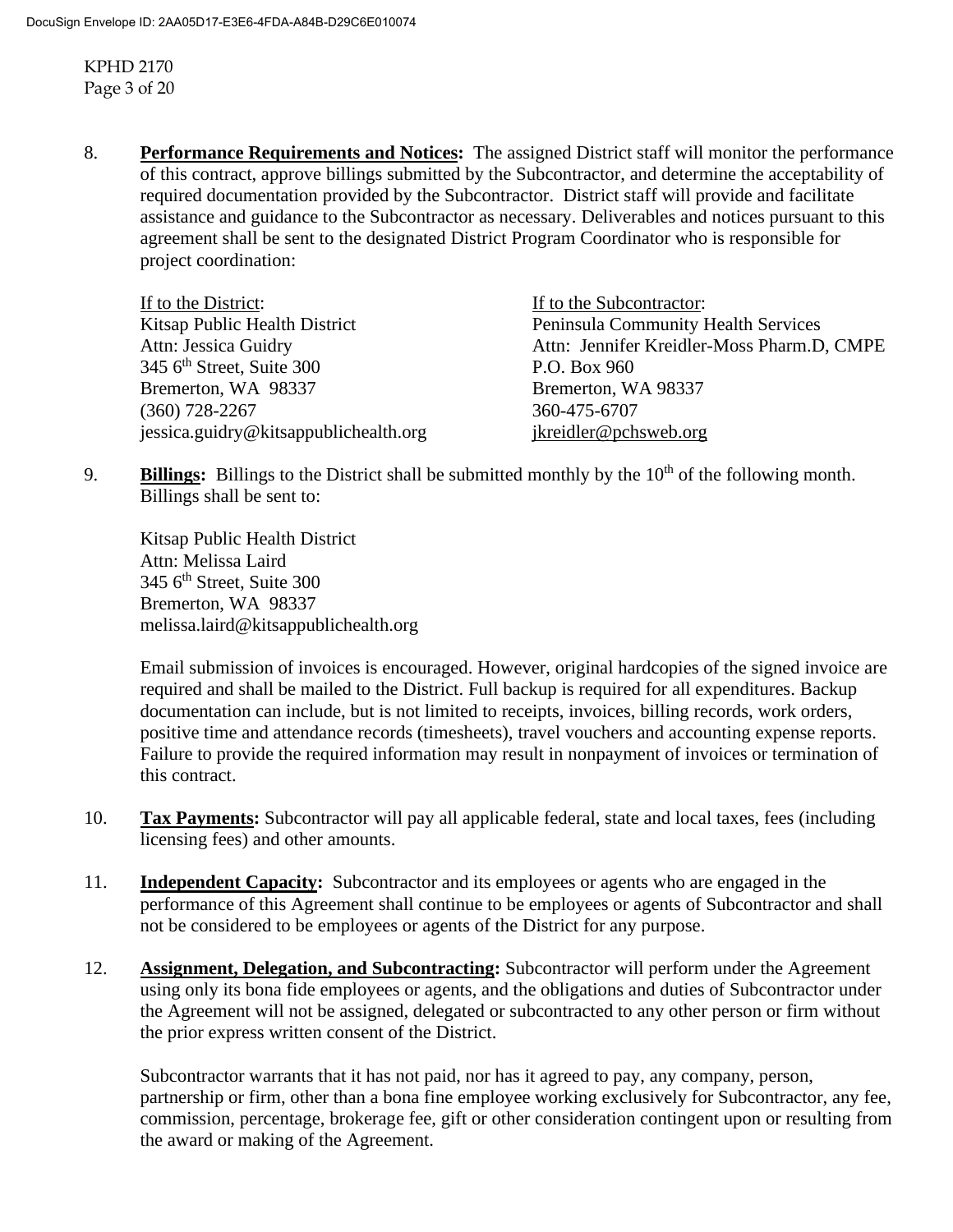KPHD 2170 Page 4 of 20

13. **Rights in Data:** Unless otherwise provided, data which originates from this Agreement shall be "works for hire" as defined by the U.S. Copyright act of 1976 and shall be owned by the District. Data shall include, but is not limited to, reports, documents, pamphlets, advertisements, books, magazines, surveys, studies, computer programs, films, tapes, and/or sound reproductions. Ownership includes the right to copyright, patent, register, and the ability to transfer these rights. The District maintains all rights to the license to publish, translate, reproduce, modify, deliver, dispose of the data, and to authorize others to do so.

All reports, drawings, plans, specifications, all forms of electronic media, and data and documents produced in the performance of the work under the Agreement will be "works for hire" as defined by the U.S. copyright Act of 1976 and will be owned by the District. Ownership includes the right to copyright, patent, and register, and the ability to transfer these rights.

An electronic copy of all word processing documents will be submitted to the District upon request or at the end of the job using the word processing program and version specified by the District.

14. **Indemnification:** Subcontractor shall defend, indemnify and hold the District, its officers, officials, employees and volunteers harmless from any and all claims, injuries, damages, losses or suits including attorney fees, arising out of or resulting from the acts, errors or omissions of Subcontractor in performance of this Agreement, except for injuries and damages caused by the sole negligence of the District. Solely for the purposes of this provision, Subcontractor waives its immunity under Title 51 (Industrial Insurance) of the Revised Code of Washington and acknowledges that this waiver was mutually negotiated by the parties. This provision will survive the expiration or termination of this Agreement.

Contractor will hold harmless, indemnify and defend the District, its officers, officials, employees and agents, from and against any claimed action, cause or demand brought against the District, where such action is based on the claim that information supplied by Contractor or subcontractor infringes any patent or copyright. Contractor will be notified promptly in writing by the District of any notice of such claim.

15. **Insurance:** Subcontractor shall procure and maintain for the duration of the Agreement, insurance against claims for injuries to persons or damage to property which may arise from or in connection with the performance of the work hereunder by Subcontractor, its agents, representatives, or employees. The District shall be named as an insured under the Subcontractor's Commercial General Liability insurance policy with respect to work performed for the District under this Agreement.

No Limitation. Subcontractor's maintenance of insurance as required by the agreement shall not be construed to limit the liability of the Subcontractor to the coverage provided by such insurance, or otherwise limit the District's recourse to any remedy available at law or in equity.

A. Minimum Scope of Insurance

Subcontractor shall obtain insurance of the types described below:

1. Automobile Liability insurance covering all owned, non-owned, hired and leased vehicles. Coverage shall be written on Insurance Services Office (ISO) form CA 00 01 or a substitute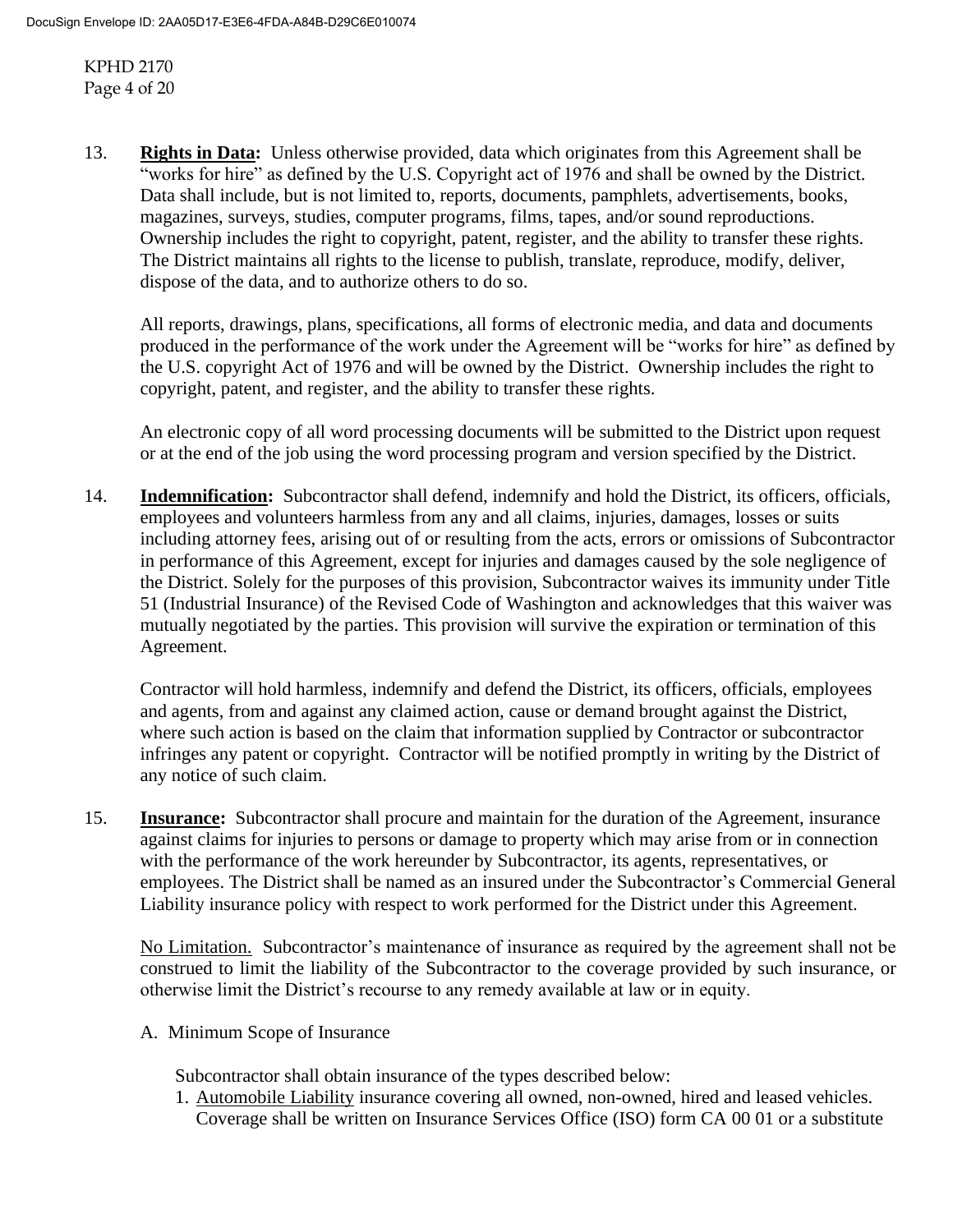KPHD 2170 Page 5 of 20

> form providing equivalent liability coverage. If necessary, the policy shall be endorsed to provide contractual liability coverage.

- 2. Commercial General Liability insurance shall be written on ISO occurrence form CG 00 01 and shall cover liability arising from premises, operations, independent contractors and personal injury and advertising injury. The District shall be named as an insured under the Subcontractor's Commercial General Liability insurance policy with respect to the work performed for the District.
- 3. Workers' Compensation coverage as required by the Industrial Insurance laws of the state of Washington.
- 4. Professional Liability insurance appropriate to the Subcontractor's profession. The Subcontractor shall provide the District with proof of liability insurance or professional errors and omissions coverage as appropriate.
- B. Minimum Amounts of Insurance Subcontractor shall maintain the following insurance limits:
	- 1. Automobile Liability insurance with a minimum combined single limit for bodily injury and property damage of \$1,000,000 per accident.
	- 2. Commercial General Liability insurance shall be written with limits no less than \$1,000,000 each occurrence, \$2,000,000 general aggregate.
	- 3. Professional Liability insurance shall be written with limits no less than \$1,000,000 per claim and \$1,000,000 policy aggregate limit.
- C. Other Insurance Provisions

The insurance policies are to contain, or be endorsed to contain, the following provisions for Automobile Liability, Professional Liability and Commercial General Liability insurance:

- 1. Subcontractor's insurance coverage shall be primary insurance as respect the District. Any insurance, self-insurance, or insurance pool coverage maintained by the District shall be excess of the Subcontractor's insurance and shall not contribute with it.
- 2. Subcontractor's insurance shall be endorsed to state that coverage shall not be cancelled by either party, except after thirty (30) days prior written notice by certified mail, return receipt requested, has been given to the District.
- D. Acceptability of Insurers

Insurance is to be placed with insurers with a current A.M. Best rating of not less than A:VII.

E. Verification of Coverage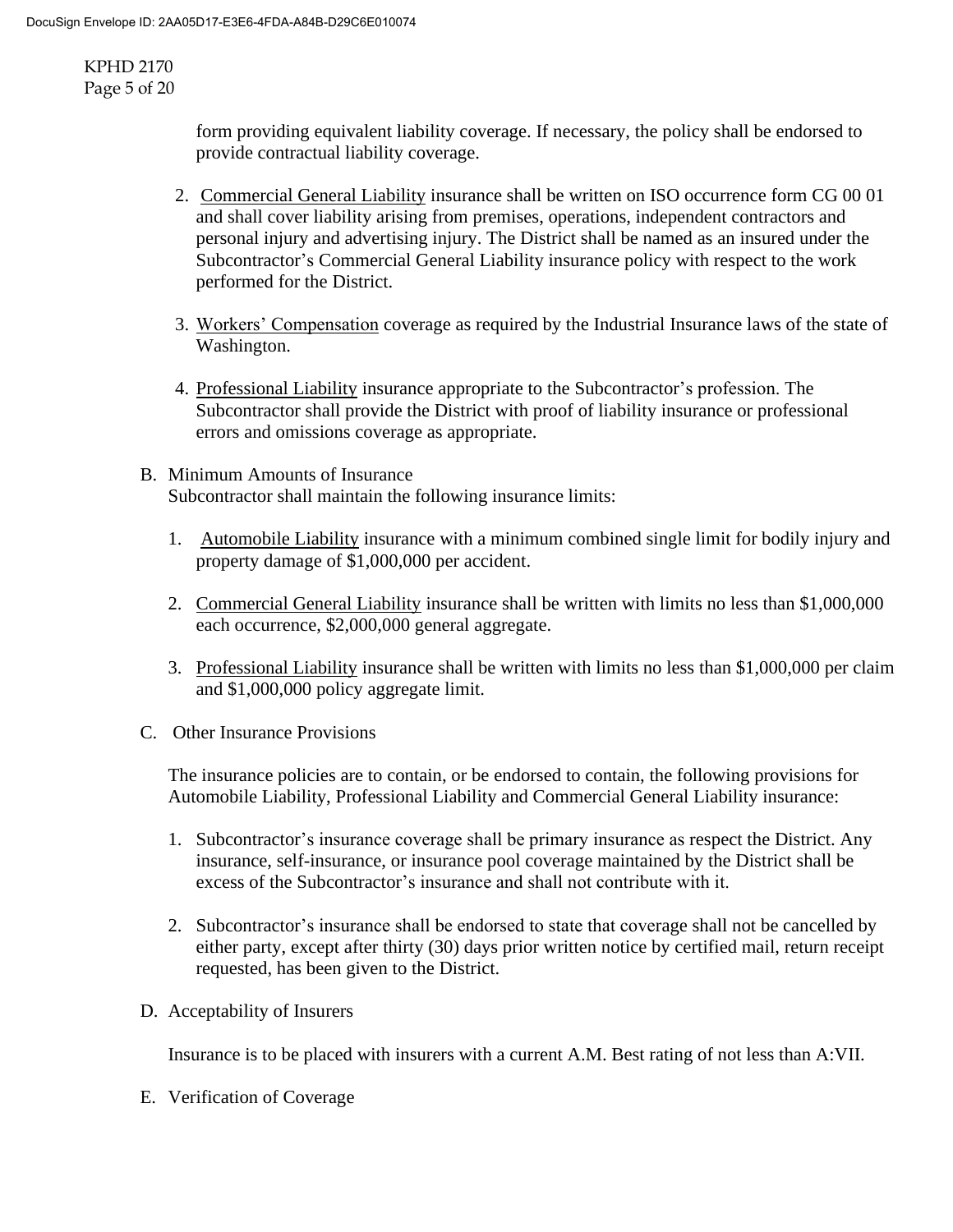KPHD 2170 Page 6 of 20

> Subcontractor shall furnish the District with original certificates and a copy of the amendatory endorsements, including but not necessarily limited to the additional insured endorsement, evidencing the insurance requirements of Subcontractor before commencement of the work.

16. **Safeguarding of Information and Privacy:** The use or disclosure by any party of any information concerning a client obtained in providing service under this agreement shall be subject to Chapter 42.56 RCW and Chapter 70.02 RCW, as well as any other applicable federal and state statutes and regulations. Personal information collected, used or acquired in connection with this agreement shall be used solely for the purposes of this Agreement. Subcontractor agrees not to release, divulge, publish, transfer, sell or otherwise make known to unauthorized persons personal information without the express written consent of the agency or as provided by law.

Subcontractor agrees to implement physical, electronic, and managerial safeguards to prevent unauthorized access to personal information. Any unauthorized access or use of confidential information must be reported to the District Security Officer at (360) 728-2262. The notification must be made in the most expedient time possible (usually within 24 hours of discovery) and without unreasonable delay, consistent with the legitimate needs of law enforcement, or any measures necessary to determine the scope of the breach and restore the reasonable integrity of the data system.

The District reserves the right to monitor, audit, or investigate the use of personal information collected, used, or acquired by the Subcontractor through this Agreement. The monitoring, auditing, or investigating may include but is not limited to "salting" by the District. Salting is the act of placing a record containing unique but false information in a database that can be used later to identify inappropriate disclosure of data contained in the database.

Subcontractor shall certify the return or destruction of all personal information upon expiration of the Agreement.

17. **Records Maintenance:** The parties to this Agreement shall each maintain books, records, documents, and other evidence which sufficiently and properly reflect all direct and indirect costs expended by either party in the performance of the services described herein. These records shall be subject to the inspection, review or audit by personnel of both parties, other personnel duly authorized by either party, the Office of the State Auditor, and federal officials so authorized by law. All books, records, documents, and other material relevant to this Agreement will be retained for six (6) years after expiration and the Office of the State Auditor, federal auditors, and any persons duly authorized by the parties shall have full access and the right to examine any of these materials during this period.

If any litigation, claim or audit is started before the expiration of the six-year period, the records shall be retained until all litigation, claims, or audit finding involving the records have been resolved.

Records and other documents, in any medium, furnished by one party to this Agreement to the other party, will remain the property of the furnishing party, unless otherwise agreed. The receiving party will not disclose or make available this material to any third parties without first giving notice to the furnishing party and giving that party a reasonable opportunity to respond. Each party will utilize reasonable security procedures and protections to assure that records and documents provided by the other party are not erroneously disclosed to third parties.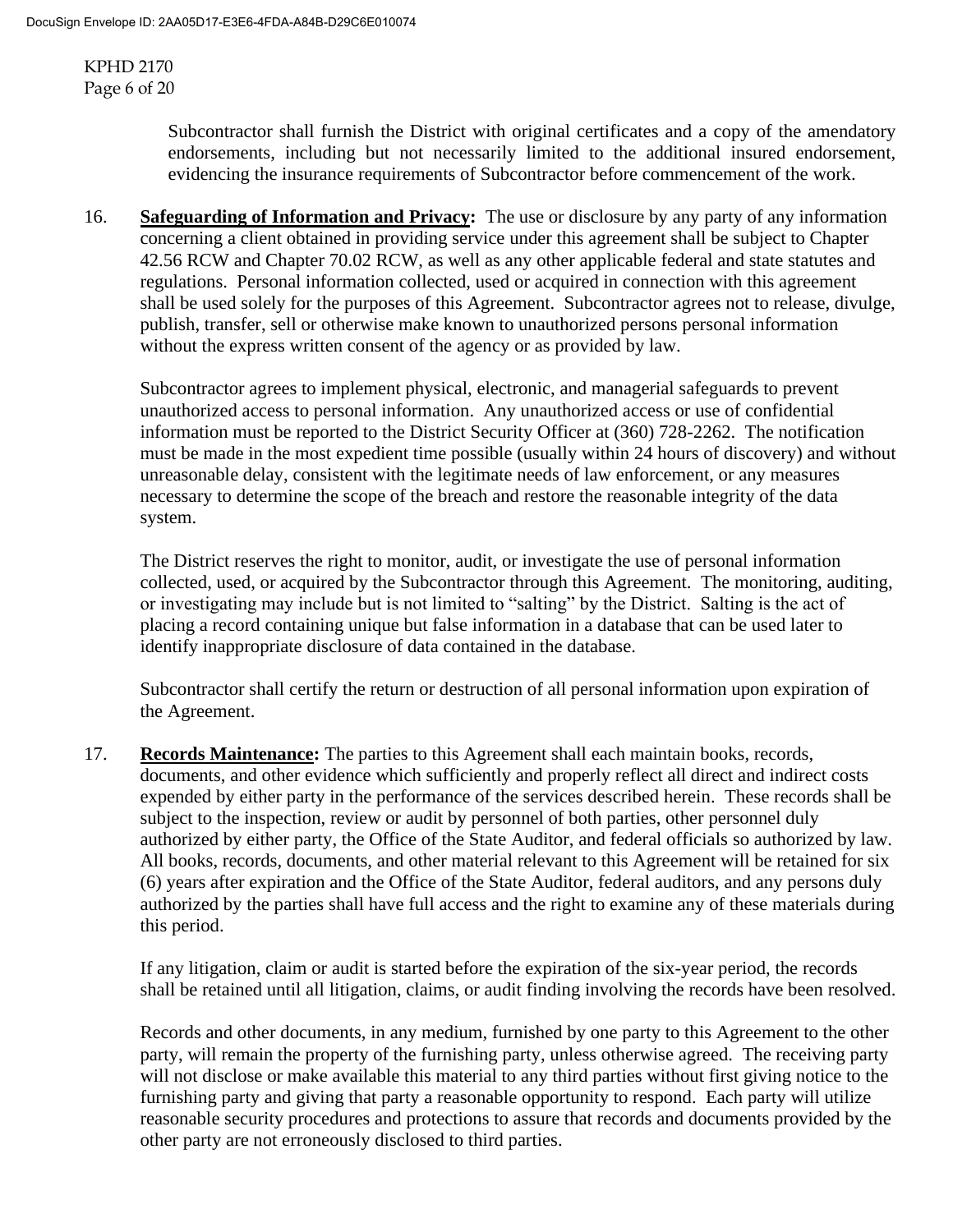KPHD 2170 Page 7 of 20

- 18. **Written Policies and Procedures/Documents on File:** Written policies and procedures, consistent with federal and state regulations, as applicable, will be kept on file in the office of the Subcontractor and available for review at the request of District staff. Such policies and procedures will include, but not be limited to, as appropriate:
	- Job Descriptions
	- Confidentiality Policy
	- Community Needs Assessment

In addition, Subcontractor will keep on file and make available for review by District staff documents consistent with federal and state regulations that will include but are not limited to the latest agency audit and subcontractor agreements. The Subcontractor will include these requirements in all approved subcontracts.

19. **Required Reports:** Subcontractor will submit required reports quarterly using required forms according to procedures issued by the District.

Subcontractor will be obligated to submit required reports after the close of the contract period, during the transfer of obligations to another contractor, or upon termination of the contract for any reason.

Subcontractor will include all requirements listed above in all approved subcontracts.

Due dates outside the Period of Performance are for reporting only. Subcontractor may not bill for work done outside the Period of Performance.

- 20. **Statutory and Regulatory Compliance:** Subcontractor shall comply with all applicable federal, state, and local laws, regulations, guidelines, and standards in the performance of this Agreement.
- 21. **Compliance with State and Federal Confidentiality Laws:** Subcontractor shall not use or disclose any protected health information (PHI) or personally identifiable information (PII) created or shared under this Agreement for any purpose not directly connected with this Agreement or in any manner that would constitute a violation of the Health Information Portability and Accountability Act, commonly known as HIPAA, and any regulations enacted pursuant to its provisions. Any PHI or PII collected, used, or acquired in connection with this Agreement shall be subject to Chapter 42.56 RCW and chapter 70.02 RCW, as well as any other applicable federal and state statutes and regulations. Contractor agrees not to release, divulge, publish, transfer, sell, or otherwise make known to unauthorized persons PHI or PII without the express written consent of the District. For the purpose of this section, PII means information which can be used to distinguish or trace an individual's identity, such as their name, social security number, biometric records, etc., alone, or when combined with other personal or identifying information which is linked or linkable to a specific individual, such as date and place of birth, or mother's maiden name, etc. Contractor shall sign a Business Associate Agreement which is incorporated into this Agreement as **ATTACHMENT C.**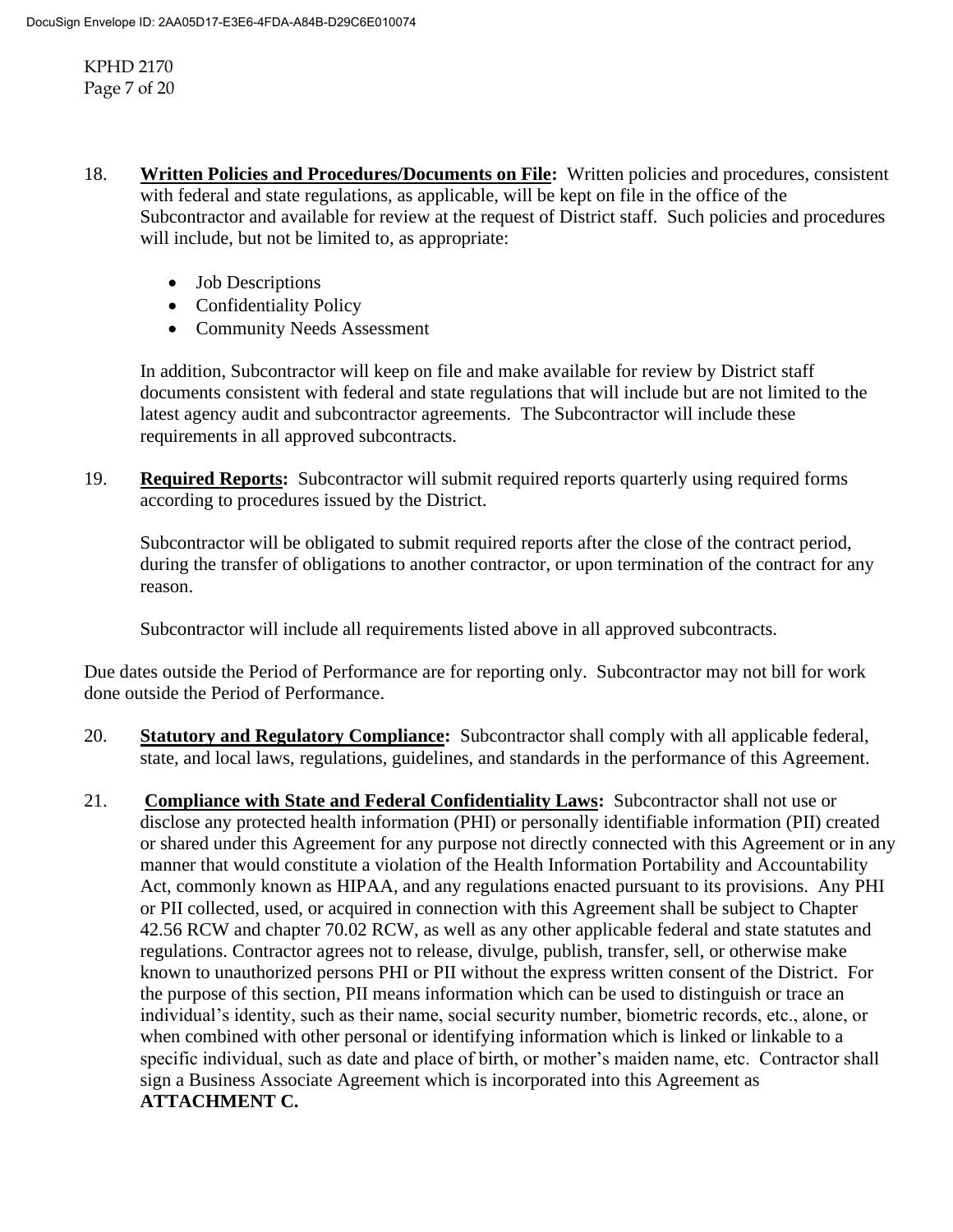KPHD 2170 Page 8 of 20

- 22. **Certification Regarding Suspension and Debarment:** Subcontractor, by completing and returning to the District the "Debarment, Suspension, Ineligibility or Voluntary Exclusion Certification Form," and completing, signing and returning to the District the "Certification Regarding Debarment, Suspension, Ineligibility or Voluntary Exclusion for Lower Tier Covered Transactions" form, (to be supplied to lower tier participants; see **ATTACHMENT D**), certifies that it is not debarred, suspended, or proposed for debarment by any federal agency.
- 23. **Suspension of Performance and Resumption of Performance:** In the event contract funding from state, federal, or other sources is withdrawn, reduced, or limited in any way after the effective date of this Agreement and prior to normal completion, the District may give notice to Subcontractor to suspend performance as an alternative to termination. The District may elect to give written notice to Subcontractor to suspend performance when the District determines that there is a reasonable likelihood that the funding insufficiency may be resolved in a timeframe that would allow performance to be resumed prior to the end date of this Agreement. Notice may occur by facsimile or email to Subcontractor's representative. Subcontractor shall suspend performance on the date stated in the written notice to suspend. During the period of suspension of performance, each party may inform the other of any conditions that may reasonably affect the potential for resumption of performance.

When the District determines that the funding insufficiency is resolved, the District may give Subcontractor written notice to resume performance and a proposed date to resume performance. Upon receipt of written notice to resume performance, Subcontractor will give written notice to the District as to whether it can resume performance, and if so, the date upon which it agrees to resume performance. If Subcontractor gives notice to the District that it cannot resume performance, the parties agree that the Agreement will be terminated retroactive to the original date of termination. If the date Subcontractor gives notice it can resume performance is not acceptable to the District, the parties agree to discuss an alternative acceptable date. If an alternative date is not acceptable to the District, the parties agree that the Agreement will be terminated retroactive to the original date of termination.

- 24. **Non-Discrimination:** Subcontractor shall not discriminate against any employee or applicant for employment because of race, color, sex, religion, national origin, creed, marital status, age, Vietnam era or disabled veteran status, sexual preference, or the presence of any sensory mental or physical handicap.
- 25. **Waiver:** A failure by either party to exercise its rights under this Agreement shall not preclude that party from subsequent exercise of such rights and shall not constitute a waiver of any other rights under this Agreement unless stated to be such in writing, signed by an authorized representative of the party and attached to the original Agreement.
- 26. **Assignment:** The work to be provided under this Agreement and any claim arising thereunder, is not assignable or delegable by either party in whole or in part without the express prior written consent of the District, which consent shall not be unreasonably withheld.
- 27. **Changes in Work:** In the event of any errors or omissions by Subcontractor in the performance of any work required under the Agreement, Subcontractor will make all necessary corrections without additional compensation. All work submitted by Subcontractor will be certified by Subcontractor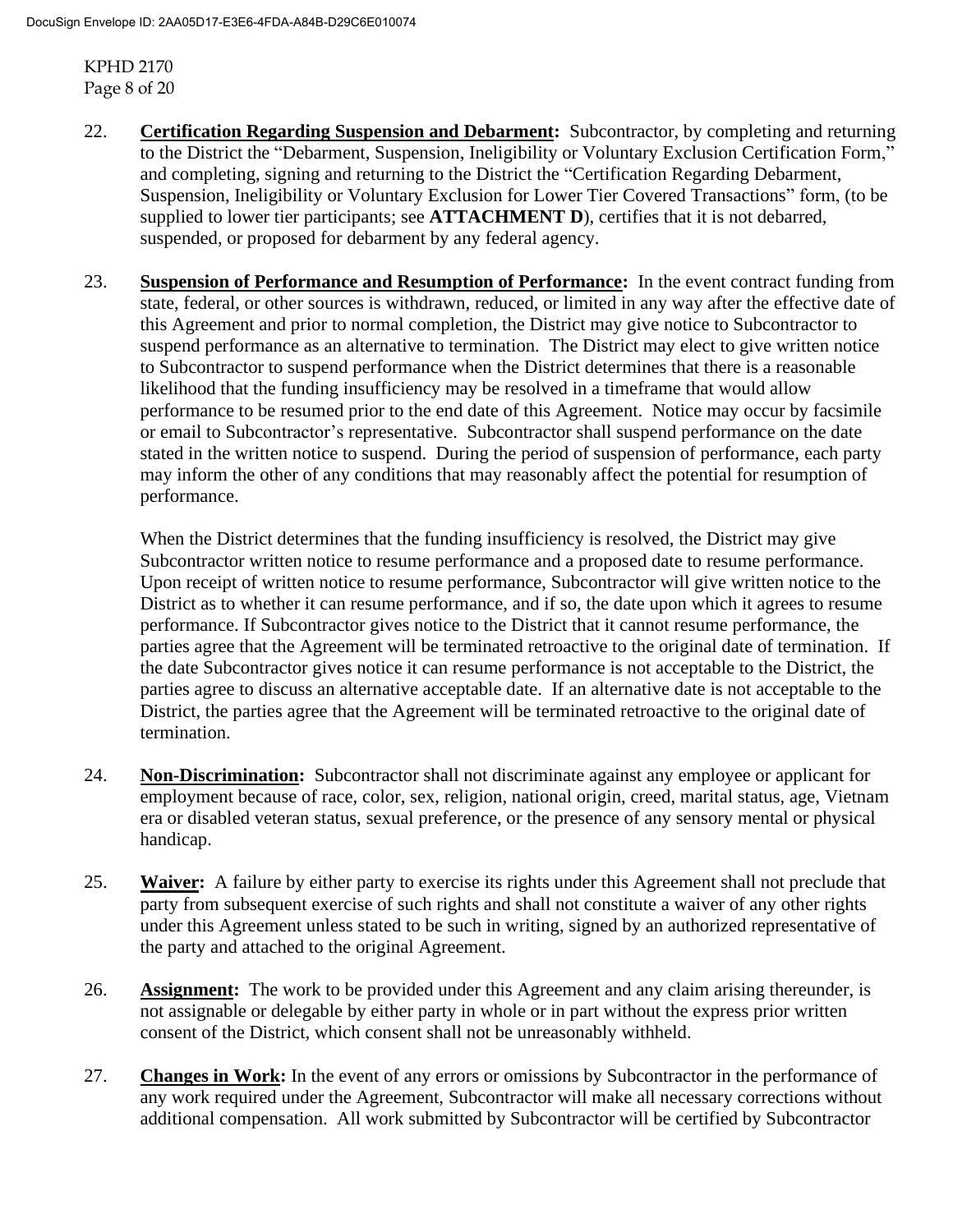KPHD 2170 Page 9 of 20

> and checked by Subcontractor for errors and omissions. Subcontractor will continue to be responsible for the accuracy of work even after the work is accepted by the District.

- 28. **Amendment:** This Agreement may be modified only by a written amendment executed by authorized representatives of both parties.
- 29. **Termination:** This Agreement may be terminated by either party upon giving at least thirty (30) days advance written notice to the other party. If this Agreement is so terminated, the parties shall be liable only for performance rendered or costs incurred in accordance with the terms of this Agreement prior to the effective date of termination.
	- **A. For Convenience:** Either party may terminate the Agreement, in whole or in part, at any time, by at least thirty (30) days written notice to the other. Subcontractor shall be paid for work performed and expenses incurred to the date of termination.
	- **B. For Funding:** If funding for the Agreement or matter is withdrawn, reduced or limited in any way after the Agreement is signed or becomes effective, the Parties may summarily terminate the Agreement notwithstanding any other termination provision in the Agreement. Termination under this provision will be effective upon the date specified in the written notice of termination. No costs incurred after the effective date of the termination will be paid.
	- **C. For Cause:** If either party fails to perform in the manner called for in the Agreement, or if either party fails to comply with any other provision of the Agreement and fails to correct such noncompliance with thirty (30) days written notice thereof, the aggrieved party may terminate the Agreement for cause. Termination shall be affected by serving a notice of termination on the party setting forth the manner in which the party is in default. Subcontractor shall be paid for services performed in accordance with the manner of performance set forth in this Agreement.
	- **D. For Default:** Either party may terminate the Agreement upon giving written notice to the other party in the event the other party is in breach of a material provision of this agreement and shall have failed to cure such breach within thirty (30) days.

In the event of termination, Subcontractor shall settle all outstanding liabilities and all claims arising out of such termination of orders, with the approval or ratification of the District to the extent the District may require, which approval or ratification shall be final for all the purposes of this clause.

- 30. **Governance:** This agreement is entered into pursuant to and under the authority granted by the laws of the State of Washington and applicable federal laws. The provisions of this Agreement shall be construed to conform to those laws.
- 31. **Dispute Resolution:** In the event that a dispute or conflict arises under the Agreement that the Parties are unable to resolve with good faith efforts, they shall allow the dispute to be decided by a Dispute Panel in the following manner: a Mediator shall be mutually appointed by both parties, and each party shall appoint an additional member to the Dispute Panel. The Dispute Panel shall review the facts, contract terms and applicable statutes and rules and make a determination of the dispute. The determination of the Dispute Panel shall be final and binding on the Parties hereto. The Parties shall equally share the costs, if any, for the services of the Dispute Panel.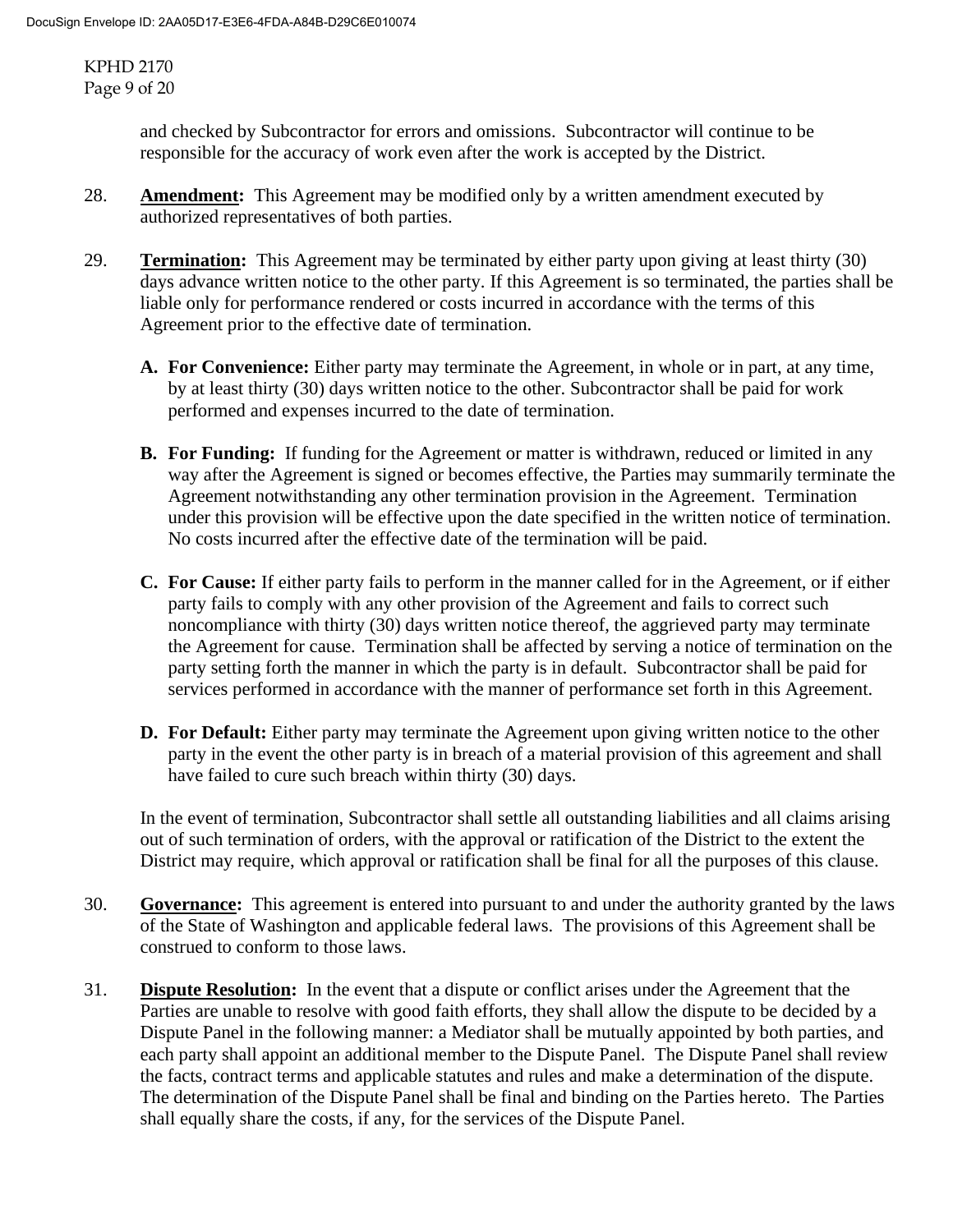KPHD 2170 Page 10 of 20

- 32. **Severability:** If any provision of this Agreement or any provision of any document incorporated by reference shall be held invalid, such invalidity shall not affect the other provisions of this Agreement which can be given effect without the invalid provision, if such remainder conforms to the requirements of applicable law and the fundamental purpose of this Agreement, and to this end the provisions of this Agreement are declared to be severable.
- 33. **Choice of Law:** The Agreement has been and shall be construed as having been made and delivered within the State of Washington and it is agreed by each party hereto that the Agreement shall be governed by the laws of the State of Washington, both as to its interpretation and performance. Any action at law, suit in equity, or judicial proceeding arising out of the Agreement shall be instituted and maintained only in any of the courts of competent jurisdiction in Kitsap County, Washington.
- 34. **No Waiver:** The Parties agree that the excuse or forgiveness of performance, or waiver of any provisions of the Agreement, does not constitute a waiver of such provision or future performance, or prejudice the right of the waiving party to enforce any of the provisions of the Agreement at a later time.
- 35. **Survival:** Those provisions of the Agreement that by their sense and purpose should survive expiration or termination of the Agreement shall so survive. Those provisions include, but are not necessarily limited to, the following: Indemnification, Termination, Disputes, Confidentiality, Choice of Law, No Waiver, Records Inspection and Retention, and Severability.
- 36. **Subcontracting:** Subcontractor shall not enter into subcontracts for any of the work contemplated under this Agreement without prior written approval of the District. In no event shall the existence of the subcontract operate to release or reduce the liability of Subcontractor to the Department for any breach in the performance of the Subcontractor's duties. This clause does not include contracts of employment between the Subcontractor and personnel assigned to work under this Agreement.

Additionally, Subcontractor is responsible for ensuring that all terms, conditions, assurances and certifications set forth in this Agreement are carried forward to any subcontracts. Subcontractor agrees not to release, divulge, publish, transfer, sell or otherwise make known to unauthorized persons personal information without the express written consent of the District or as provided by law.

If at any time during the progress of the work, the District determines in its sole judgment that any contractor is incompetent, the District shall notify Subcontractor, and Subcontractor shall take immediate steps to terminate its subcontractor's involvement in the work. The rejection or approval by the District of any subcontractor or the termination of a subcontractor shall not relieve Subcontractor of any of its responsibilities under the Agreement, nor be the basis for additional charges to the District.

- 37. **Personnel Removal:** Subcontractor agrees to remove immediately any of its subcontractors, employees, agents, or representatives from assignment to perform services under the Agreement upon receipt of a written request to do so from the District's contract representative or designee.
- 38. **Entire Agreement:** This Agreement constitutes the entire agreement between the parties regarding its subject matter. Any oral or written representations not expressly incorporated in this Agreement are specifically excluded.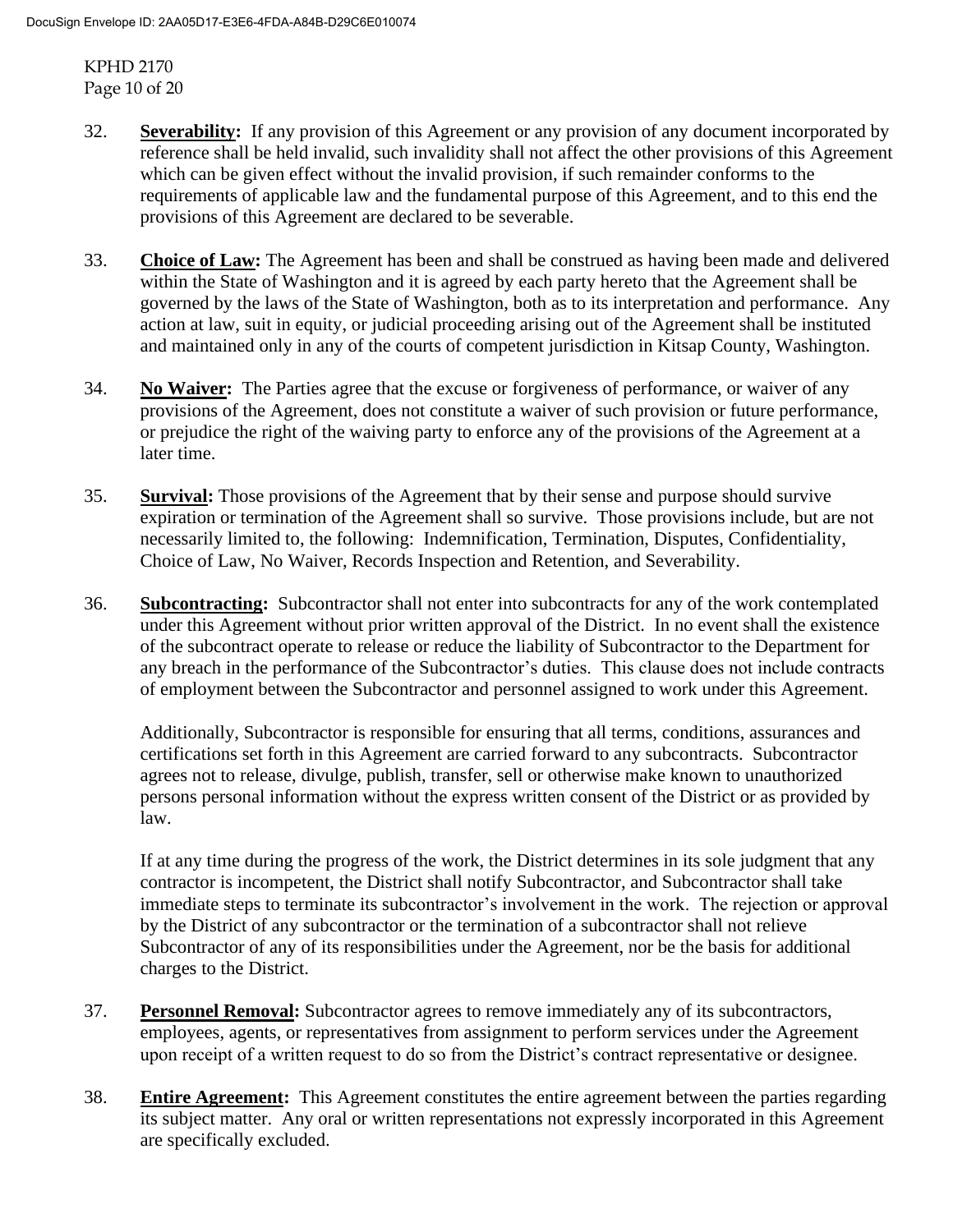KPHD 2170 Page 11 of 20

IN WITNESS WHEREOF, the Parties have executed this Agreement as of the date set forth below.

# **KITSAP PUBLIC HEALTH DISTRICT\_ PENINSULA COMMUNITY HEALTH SERVICES**

 $By:$  Keith Grellner  $By:$  Jennifer kindler-Moss Keith Grellner *Jennifer Kreidler-Moss Pharm.D, CMPE* Administrator Chief Executive Officer

Date:  $\frac{5/11/2021}{5/20/2021}$  Date:  $\frac{5/20/2021}{5/20/2021}$ 

**Funding Source** Federal Contract/Grant: DOH Con Con CLH18248 (KPHD 1749) CFDA# 97.036 BARS Revenue Code: 333.97.03

MISCELLANEOUS: FEDERAL CONTRACTS REQUIRE ADDITIONAL PROVISIONS:

**Check CFR requirements: [https://www.ecfr.gov/cgi-bin/text](https://www.ecfr.gov/cgi-bin/text-idx?SID=031b616b44ba7a18d1a96656ea144d44&mc=true&node=ap2.1.200_1521.ii&rgn=div9)[idx?SID=031b616b44ba7a18d1a96656ea144d44&mc=true&node=ap2.1.200\\_1521.ii&rgn=div9](https://www.ecfr.gov/cgi-bin/text-idx?SID=031b616b44ba7a18d1a96656ea144d44&mc=true&node=ap2.1.200_1521.ii&rgn=div9)**

Majority of the required terms will not apply but the ones to watch for:

(F) Rights to Inventions Made Under a Contract or Agreement. If the Federal award meets the definition of "funding agreement" under 37 CFR §401.2 (a) and the recipient or subrecipient wishes to enter into a contract with a small business firm or nonprofit organization regarding the substitution of parties, assignment or performance of experimental, developmental, or research work under that "funding agreement," the recipient or subrecipient must comply with the requirements of 37 CFR Part 401, "Rights to Inventions Made by Nonprofit Organizations and Small Business Firms Under Government Grants, Contracts and Cooperative Agreements," and any implementing regulations issued by the awarding agency.

37 CFR 401.2(2) defines "funding agreement" as "The term funding agreement means any contract, grant, or cooperative agreement entered into between any Federal agency, other than the Tennessee Valley Authority, and any contractor for the performance of experimental, developmental, or research work funded in whole or in part by the Federal government. This term also includes any assignment, substitution of parties, or subcontract of any type entered into for the performance of experimental, developmental, or research work under a funding agreement as defined in the first sentence of this paragraph."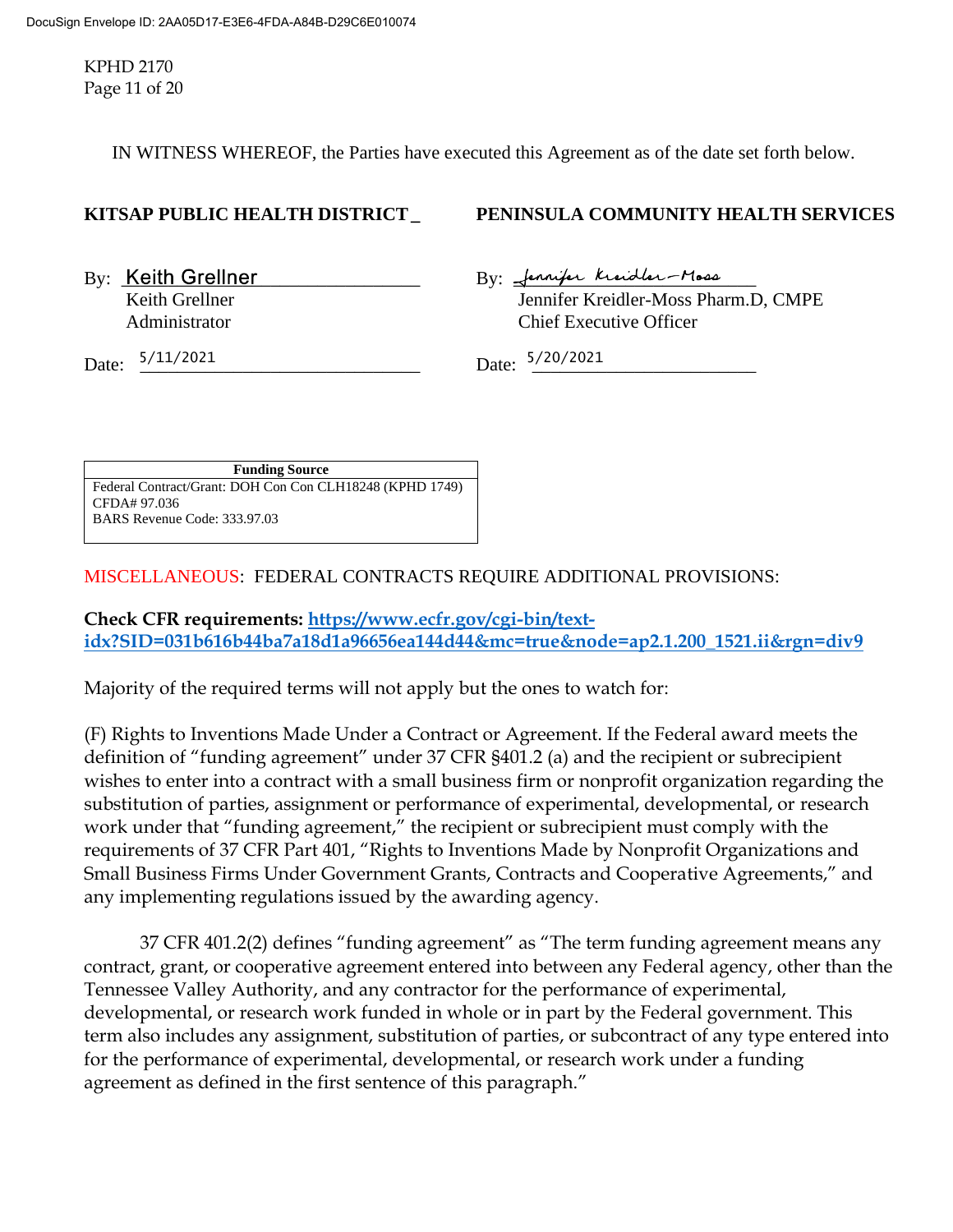KPHD 2170 Page 12 of 20

If the contract/grant is over \$100,000 and involves bidding or an application for the award: Byrd Anti-Lobbying Amendment (31 U.S.C. 1352) provision needs to be added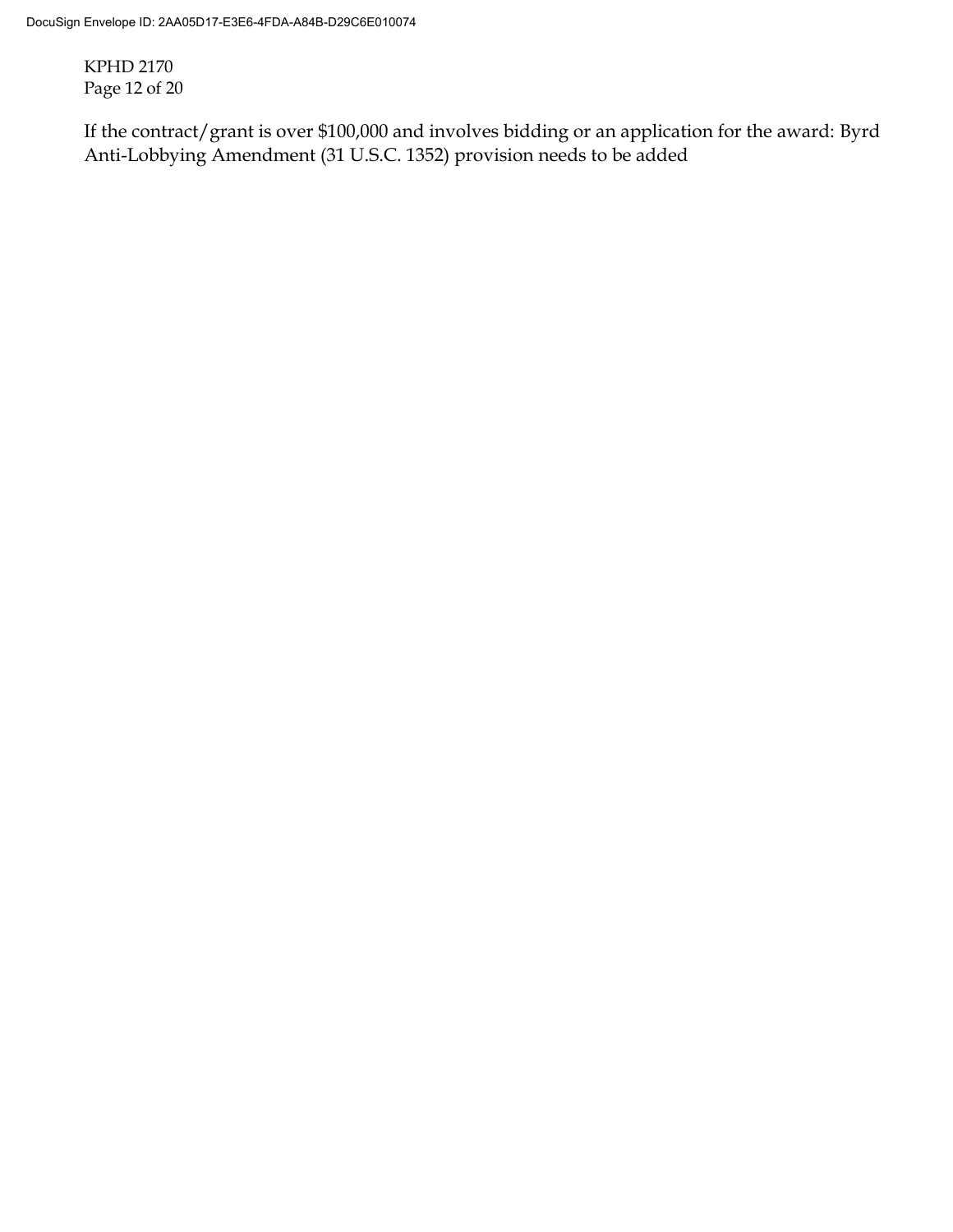KPHD 2170 Page 13 of 20

# **ATTACHEMENT A SCOPE OF WORK**

Subcontractor, performing mass vaccination clinic services as outlined in this Agreement and seeking reimbursement for such services, agrees to the following scope of work:

- 1. Subcontractor shall keep District informed about mass vaccination work it conducts within Kitsap County, and shall provide timely vaccine/vaccination data as requested by District.
- 2. Subcontractor shall strive to administer vaccine in an efficient, equitable, and safe manner in accordance with CDC and DOH protocols and guidelines.
- 3. Subcontractor shall only seek reimbursement from District for eligible mass vaccination clinics, held in Kitsap Count; "mass vaccination clinic" iss defined by DOH as "vaccination clinics outside of the usual healthcare delivery method such as pop-up clinics, mobile clinics, drive-through clinics, etc., in a non-clinical facility (e.g., new/separate buildings from regular clinic sites, parking lots, fairgrounds, etc.)" or outside of / in addition to regular medical environment (e.g., eye doctors, dentists, surgeons, etc., who are not normally registered vaccine providers or who do not regularly provide vaccination services).
- 4. Subcontractors shall only bill direct costs; indirect costs not allowed.
- 5. Subcontractors shall prepare and submit monthly invoices and reports as required by this Agreement.
- 6. Subcontractor shall report vaccine use in WA IIS database in accordance with DOH guidance.
- 7. Subcontractor shall strive to provide equitable access to vaccine and vaccine appointments.
- 8. Subcontractor shall not submit reimbursement requests for vaccination work that has already been billed through other means or for which reimbursement has been / will be received outside of this Agreement.
- 9. Subcontractor shall use the cost summary workbook template provided by District to prepare and submit reimbursement requests.
- 10. Subcontractor shall compile and retain back-up documentation for reimbursement requests in accordance with FEMA requirements.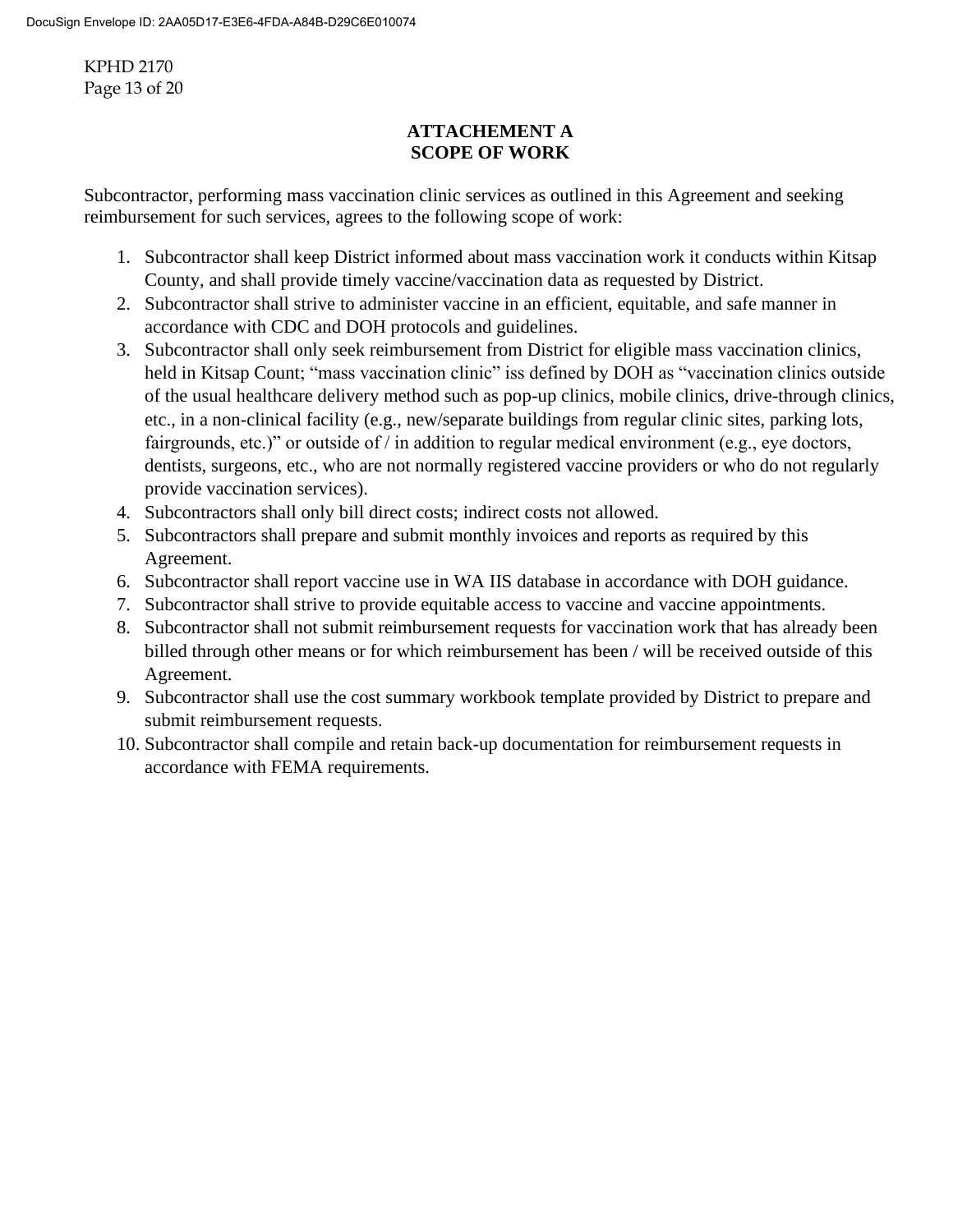KPHD 2170 Page 14 of 20

# **ATTACHMENT B**

See Attachment B – Washington State Department of Health Mass Vaccination Funding Guidance for Local Health Jurisdictions (March 2021)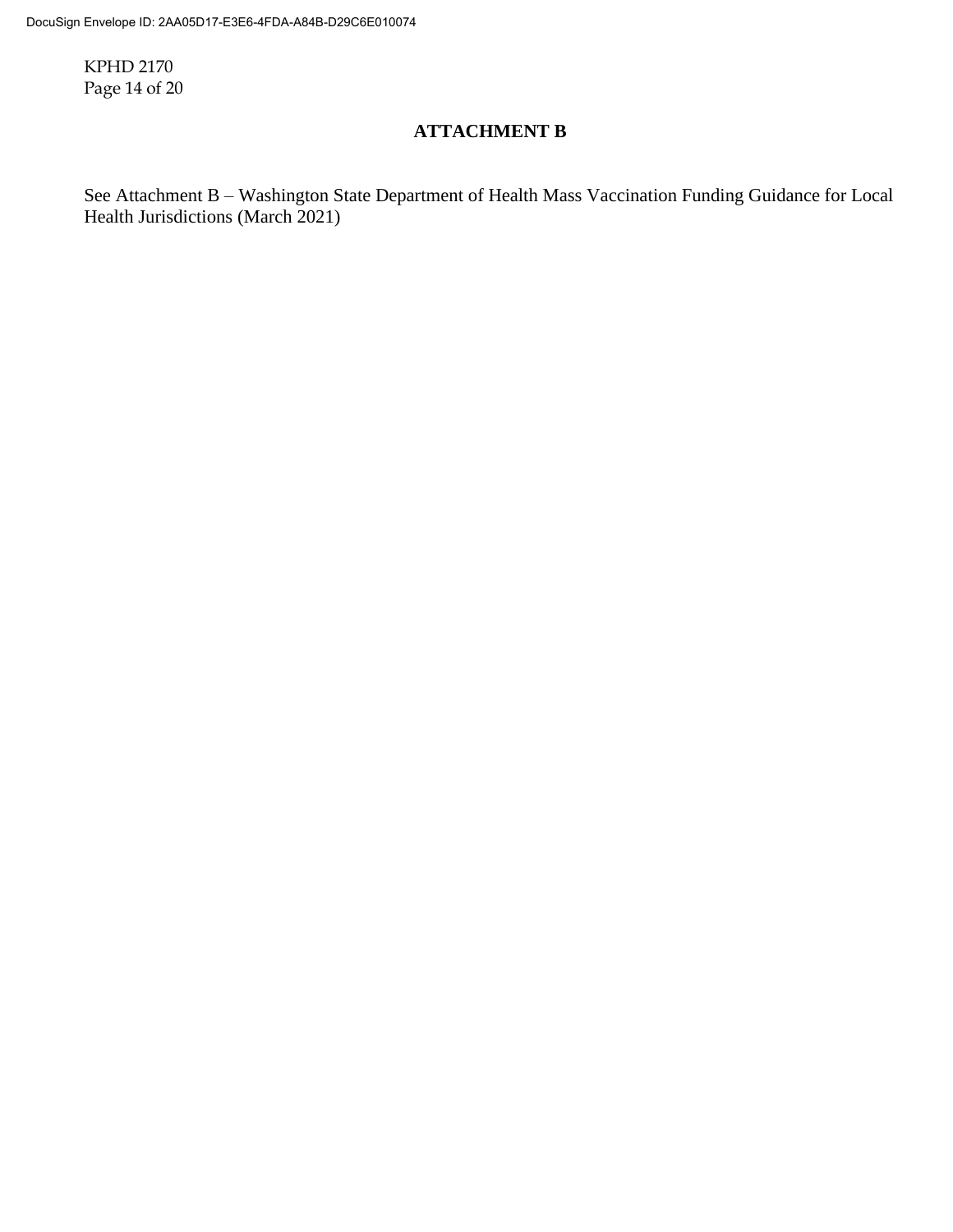KPHD 2170 Page 15 of 20

# **ATTACHMENT C HIPAA BUSINESS ASSOCIATE AGREEMENT**

This Agreement ("Agreement") is entered into by and between the Kitsap Public Health District ("Covered Entity") and Peninsula Community Health Services ("Business Associate").

# **Section I: Purpose**

Performance of the Underlying Agreement may require Business Associate to use or disclose protected health information that is subject to provisions of the Health Insurance Portability and Accountability Act of 1996, set forth in 45 C.F.R. Parts 160 and 164 (commonly known as the "HIPAA Rules").

The purpose of this Agreement is to set forth the obligations of the Parties with regard to the way in which protected health information is created, used, disclosed, maintained, provided or received on behalf of Covered entity by the Business Associate.

## **Section II. Definitions**

The following terms used in this Agreement shall have the same meaning as those terms in the HIPAA Rules: Breach, Data Aggregation, Designated Record Set, Disclosure, Health Care Operations, Individual, Minimum Necessary, Notice of Privacy Practices, Protected Health Information, Required by Law, Secretary, Security Incident, Subcontractor, Unsecured Health Information, and Use.

# Specific Definitions:

- 1. Business Associate. "Business Associate" shall generally have the same meaning as the term "business associate" at 45 CFR 160.103, and in reference to this Agreement shall mean Peninsula Community Health Services.
- 2. Covered Entity. "Covered Entity" shall generally have the same meaning as the term "covered entity" in 45 CFR 160.103, and in reference to the party in this Agreement shall mean the Kitsap Public Health District.
- 3. HIPAA Rules. "HIPAA Rules" shall mean the Privacy, Security, Breach Notification, and Enforcement Rules at 45 CFR Part 160 and 164.

## **Section III. Obligations and Activities of Business Associate**

Business Associate agrees to:

- 1. Not use or disclose protected health information other than as permitted or required by the Agreement or as required by law.
- 2. Use appropriate safeguards, and comply with Subpart C of 45 CFR, Part 164 with respect to protected electronic health information and to prevent use or disclosure of protected health information other than as provided for by this Agreement.
- 3. Report to Covered Entity any use or disclosure of protected health information not provided for by this Agreement of which it becomes aware, including breaches of unsecured protected health information as required by 45 CFR 164.410, and any security incident of which it becomes aware.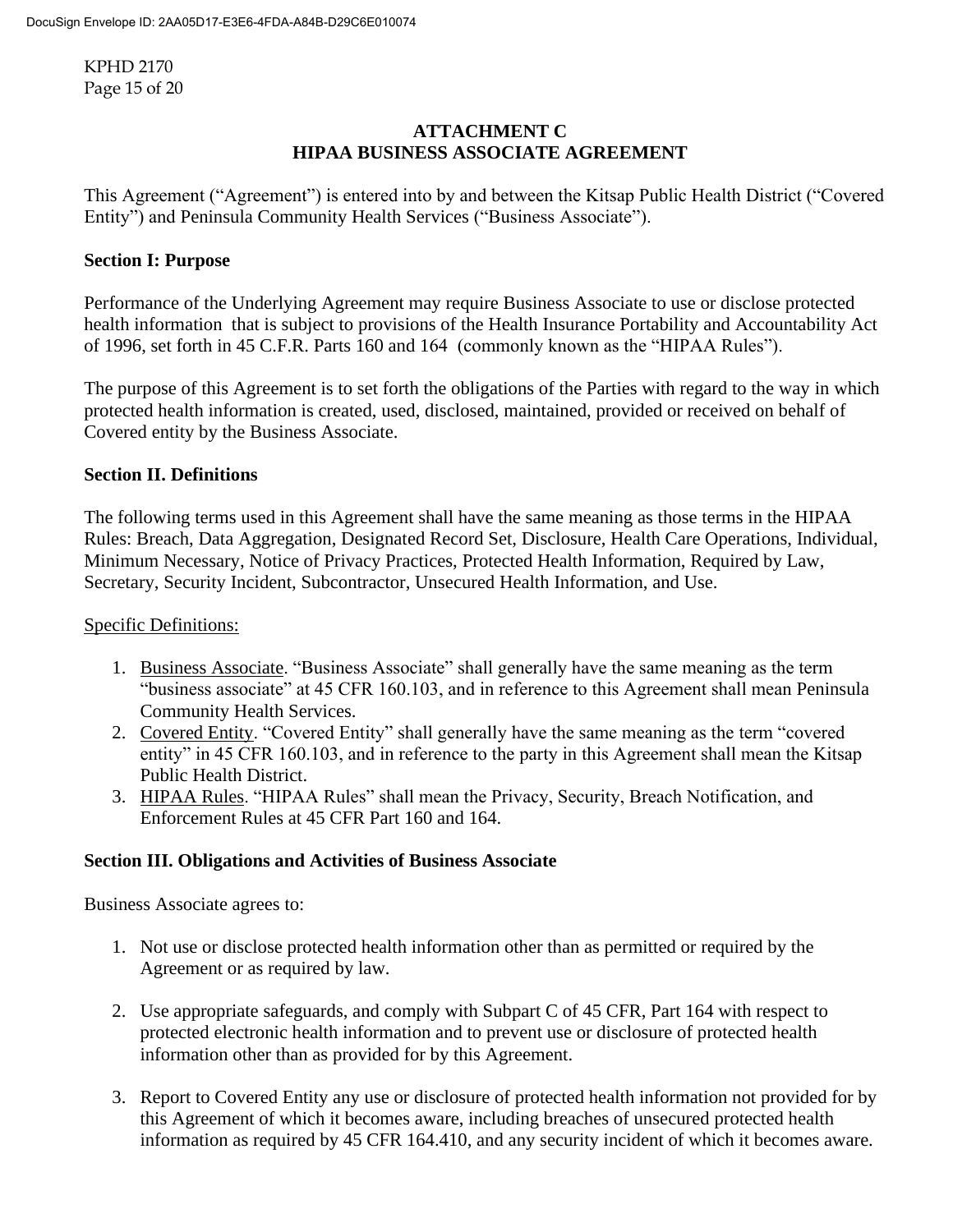KPHD 2170 Page 16 of 20

> Business Associate agrees to promptly notify Covered Entity following the discovery of a Breach of unsecured PHI. A Breach is considered "discovered" as of the first day on which the Breach is known, or reasonably should have been known, to Business Associate or any employee, officer or agent of Business Associate, other than the individual committing the Breach. Any notice of a Security Incident or Breach of Unsecured PHI shall include the identification of each Individual whose PHI has been, or is reasonably believed by Business Associate to have been, accessed, acquired, or disclosed during such Security Incident or Breach as well as any other relevant information regarding the Security Incident or Breach.

- 4. In accordance with 45 CFR  $164.502(e)(1)(ii)$  and  $164.308(b)(2)$ , if applicable, ensure that any subcontractors that create, receive, maintain, or transmit protected health information on behalf of the Business Associate agree to the same restrictions, conditions, and requirements that apply to the Business Associate with respect to such information.
- 5. Business Associate agrees to mitigate, to the extent possible, any harmful resulting from use or disclosure of PHI by Business Associate or its agents or subcontractors, in violation of the requirements of this Agreement.
- 6. Maintain and make available protected health information in a designated record set to the Covered Entity as necessary to satisfy Covered Entity's obligations under 45 CFR 164.524.

If an Individual makes a request for access to the protected health information directly to Business Associate, business associate shall notify covered entity within three (3) business days of such request and shall cooperate with the Covered Entity to send the response to the Individual.

7. Make any amendment(s) to protected health information in a designated record set as directed or agreed to by the Covered Entity pursuant to 45 CFR 164.526, or take other measures as necessary to satisfy Covered Entity's obligations under 45 CFR 164.526.

If an Individual makes a request for amendment to the protected health information directly to Business Associate, Business Associate shall notify Covered Entity within three (3) business days of such request and shall cooperate with the Covered Entity to send the response to the Individual.

8. Maintain and make available the information required to provide an accounting of disclosures to the Covered Entity as necessary to satisfy Covered Entity's obligations under 45 CFR 164.528.

If an Individual makes a request for accounting of disclosures directly to Business Associate, Business Associate shall notify Covered Entity within three (3) business days of such request and shall cooperate with the Covered Entity to send the response to the Individual.

- 9. To the extent the Business Associate is to carry out one or more of Covered Entity's obligations(s) under Subpart E of 45 CFR Part 164, comply with the requirements of Subpart E that apply to the Covered Entity in the performance of such obligation(s); and
- 10. Make its internal practices, books, and records available to the Secretary of Health and Human Services for purposes of determining compliance with the HIPAA Rules.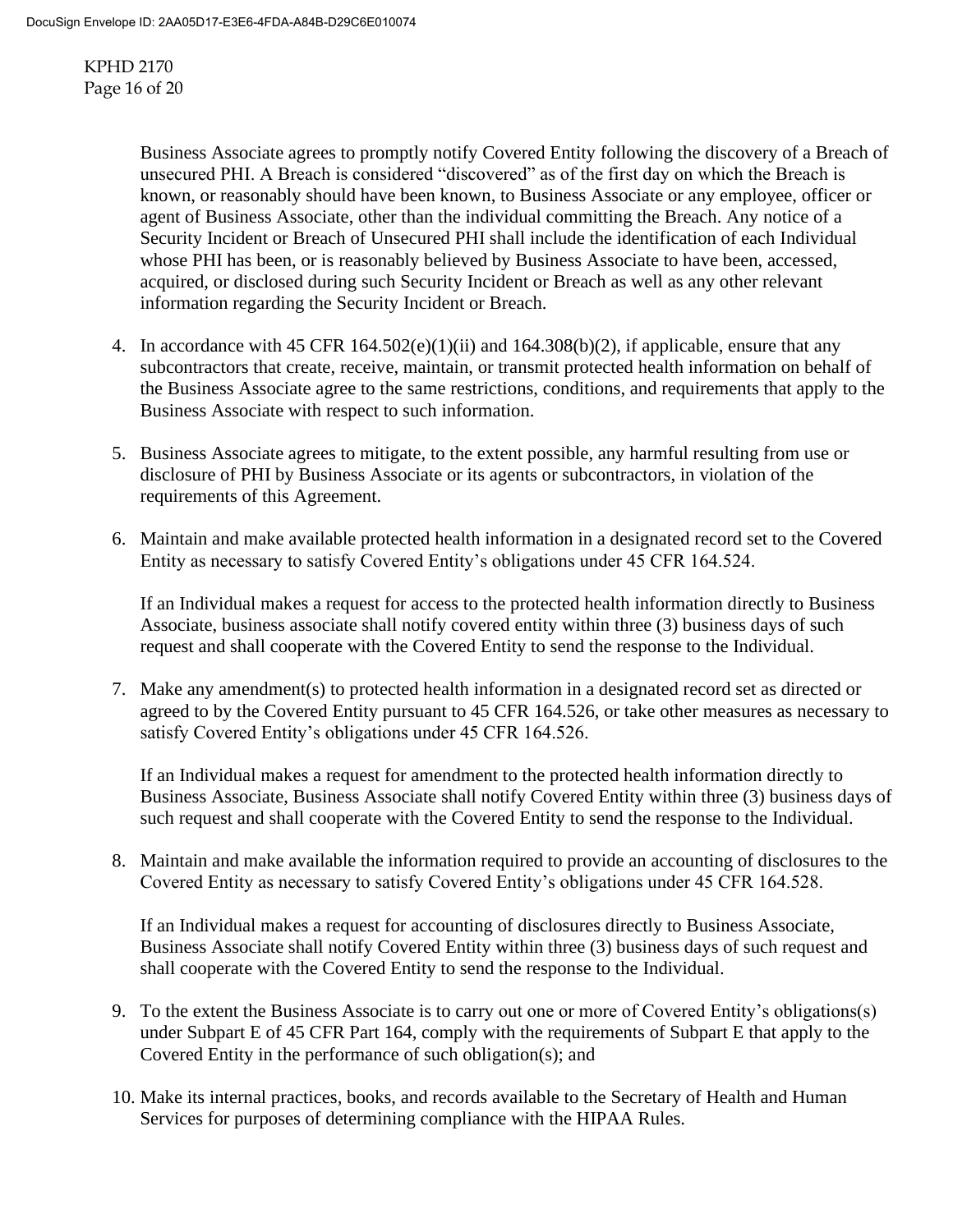KPHD 2170 Page 17 of 20

### **Section IV. Permitted Uses and Disclosures by Business Associate**

- 1. Business Associate may only use or disclose protected health information as necessary to perform the services as outlined in the underlying agreement.
- 2. Business Associate is not authorized to use protected health information to de-identify the information in accordance with 45 CFR 164.514(a)-(c).
- 3. Business Associate may use or disclose protected health information as required by law.
- 4. Business Associate agrees to make uses and disclosures and requests for protected health information consistent with Covered Entity's minimum necessary policies and procedures.

Business Associate may not use or disclose protected health information in a manner that would violate Subpart E of 45 CFR Part 164 if done by Covered Entity except for the specific used and disclosures set forth below:

- a) Business Associate may disclose protected health information for the proper management and administration of Business Associate or to carry out the legal responsibilities of the Business Associate, provided the disclosures are required by law, or Business Associate obtains reasonable assurances from the person to whom the information is disclosed that the information will remain confidential and used or further disclosed only as required by law or for the purposes for which it was disclosed to the person, and the person notifies Business Associate of any instances of which it is aware in which the confidentiality of the information has been breached.
- b) Business Associate may provide data aggregation services relating to the health care operations of the Covered Entity.

## **Section V. Termination**

- 1. Termination for Cause. Business Associate authorizes termination of the Agreement if Covered Entity determines Business Associate has violated a material term of the Agreement and has not cured the breach or ended the violation within the time specified by Covered Entity.
- 2. Obligations of Business Associate Upon Termination. Upon termination of this Agreement for any reason Business Associate shall return or destroy all protected health information received from Covered Entity, or created or received by Business Associate on behalf of Covered entity. This provision shall apply to protected health information that is in the possession of subcontractors or agents of Business Associate. Business Associate shall retain no copies of the protected health information.

In the event that Business Associate determines that returning or destroying the protected health information is infeasible, Business Associate shall provide to Covered Entity notification of the conditions that make return or destruction infeasible. Upon mutual agreement of the Parties that return or destruction of protected health information is infeasible, Business Associate shall extend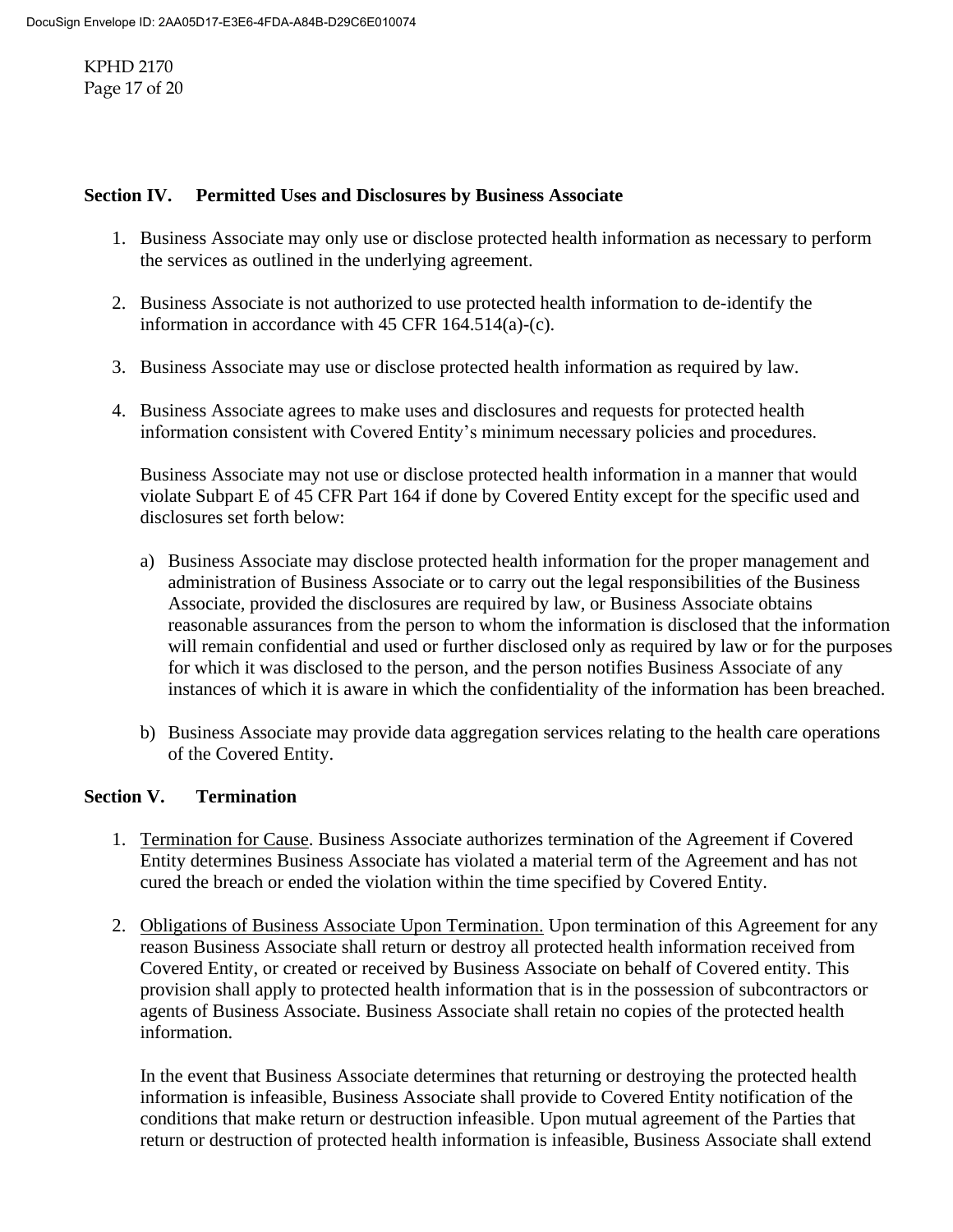KPHD 2170 Page 18 of 20

> the protections of this Agreement to such protected health information and limit further uses and disclosures of such protected health information to those purposes that make the return or destruction infeasible, for so long as Business Associate maintains such protected health information.

3. The obligations of Business Associate under this section shall survive the termination of this Agreement.

## **Section VI. Miscellaneous**

- 1. A reference in this agreement to a section in the HIPAA Rules means the section as in effect or amended.
- 2. The Parties agree to take such action as is necessary to amend this Agreement from time to time as is necessary for compliance with the HIPAA Rules and any other applicable law.
- 3. Any ambiguity in this Agreement shall be resolved to permit compliance with the HIPAA Rules.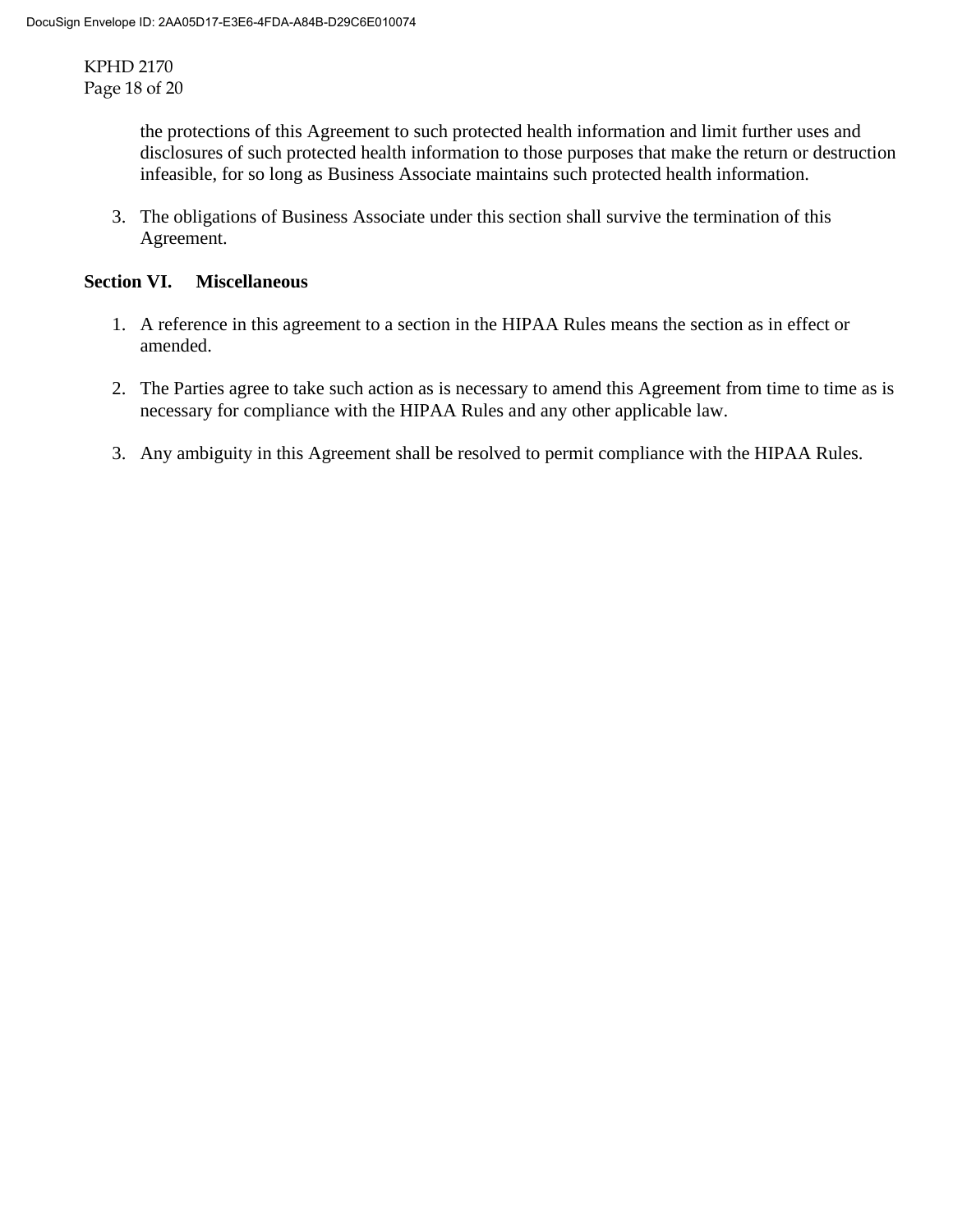KPHD 2170 Page 19 of 20

# **Kitsap Public Health District**

# **ATTACHMENT D - Debarment, Suspension, Ineligibility or Voluntary Exclusion Certification Form**

#### **Health District Contract Number: KPHD 2170**

| NAME<br>Peninsula Community Health Services                               | Doing Business as (DBA)<br>Peninsula Community Health Services |                                                                    |
|---------------------------------------------------------------------------|----------------------------------------------------------------|--------------------------------------------------------------------|
| <b>ADDRESS</b><br>400 warren Avenue Suite 200 Bremerton wA 84398331 (UBI) | Washington Uniform                                             | Federal Employer Tax<br><b>Identification Number</b><br>94-3079770 |

#### **Instructions For Certification Regarding Debarment, Suspension, Ineligibility or Voluntary Exclusion For Lower Tier Covered Transactions**

**READ CAREFULLY BEFORE SIGNING THE CERTIFICATION. Federal regulations require contractors and bidders to sign and abide by the terms of this certification, without modification, in order to participate in certain transactions directly or indirectly involving federal funds. This certification is submitted as part of a request to contract.**

- 1. By signing and submitting this proposal, the prospective lower tier participant is providing the certification set out below.
- 2. The certification in this clause is a material representation of fact upon which reliance was placed when this transaction was entered into. If it is later determined that the prospective lower tier participant knowingly rendered an erroneous certification, in addition to other remedies available to the Federal Government the department or agency with which this transaction originated may pursue available remedies, including suspension and/or debarment.
- 3. The prospective lower tier participant shall provide immediate written notice to the department, institution or office to which this proposal is submitted if at any time the prospective lower tier participant learns that its certification was erroneous when submitted or had become erroneous by reason of changed circumstances.
- 4. The terms covered transaction, debarred, suspended, ineligible, lower tier covered transaction, participant, person, primary covered transaction, principal, proposal, and voluntarily excluded, as used in this clause, have the meaning set out in the Definitions and Coverage sections of rules implementing Executive Order 12549. You may contact the person to which this proposal is submitted for assistance in obtaining a copy of those regulations.
- 5. The prospective lower tier participant agrees by submitting this proposal that, should the proposed covered transaction be entered into, it shall not knowingly enter into any lower tier covered transaction with a person who is proposed for debarment, debarred, suspended, declared ineligible, or voluntarily excluded from participation in this covered transaction, unless authorized by the department or agency with which this transaction originated.
- 6. The prospective lower tier participant further agrees by submitting this proposal that it will include this clause titled ``Certification Regarding Debarment, Suspension, Ineligibility and Voluntary Exclusion-Lower Tier Covered Transaction,'' without modification, in all lower tier covered transactions and in all solicitations for lower tier covered transactions.
- 7. A participant in a covered transaction may rely upon a certification of a prospective participant in a lower tier covered transaction that it is not proposed for debarment, debarred, suspended, ineligible, or voluntarily excluded from covered transactions, unless it knows that the certification is erroneous. A participant may decide the method and frequency by which it determines the eligibility of its principals. Each participant may, but is not required to, check the List of Parties Excluded from Federal Procurement and Non-procurement Programs.
- 8. Nothing contained in the foregoing shall be construed to require establishment of a system of records in order to render in good faith the certification required by this clause. The knowledge and information of a participant is not required to exceed that which is normally possessed by a prudent person in the ordinary course of business activity.
- Except for transactions authorized under paragraph 5 of these instructions, if a participant in a covered transaction knowingly enters into a lower tier covered transaction with a person who is proposed for debarment, suspended, debarred, ineligible, or voluntarily excluded from participation in this transaction, in addition to other remedies available to the Federal Government, the department or agency with which this transaction originated may pursue available remedies, including suspension and/or debarment.